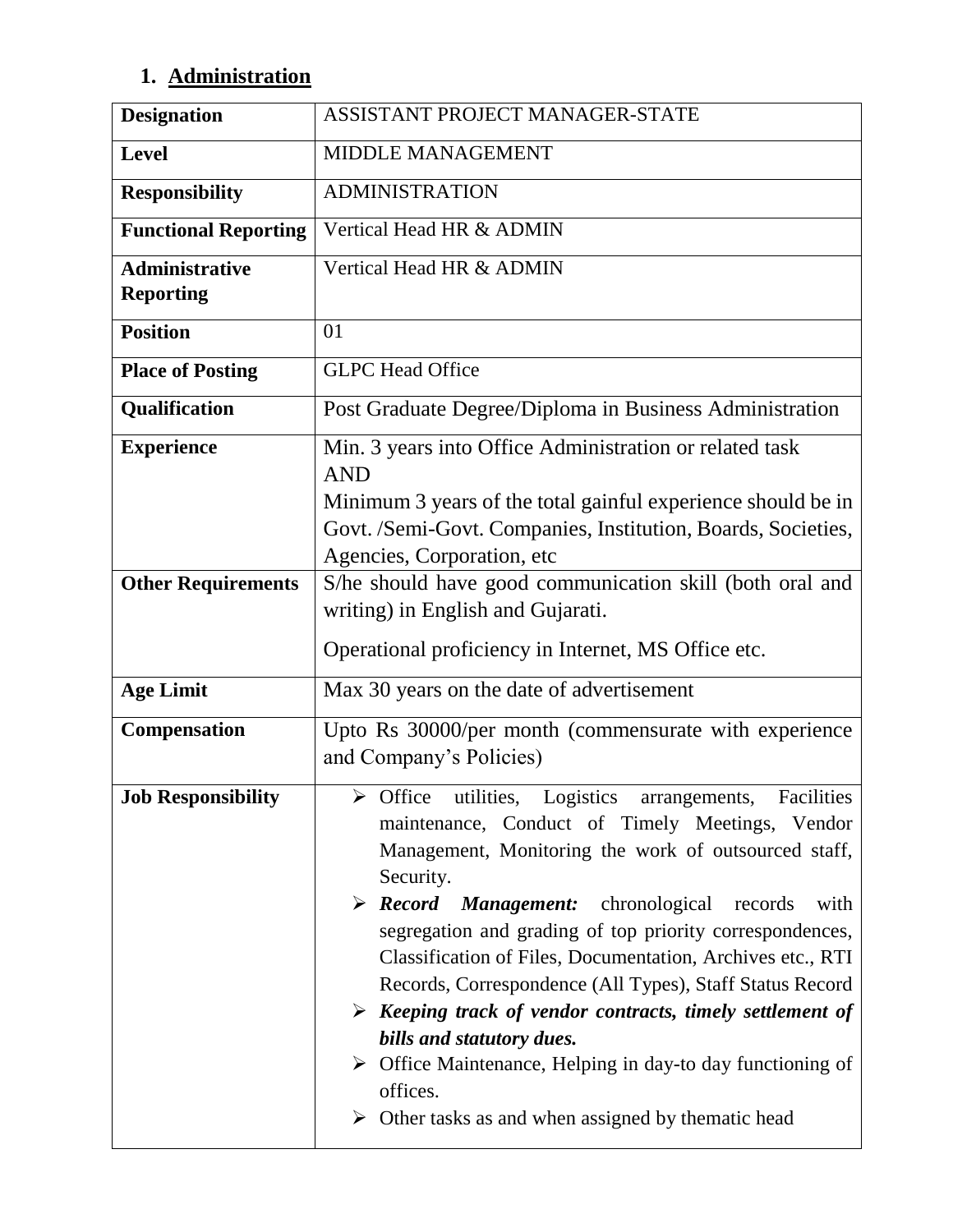## **2. & 3. Skill Training & Placement and Skills Candidate Mobilization**

| <b>Designation</b>                        | ASSISTANT PROJECT MANAGER-STATE                                                                                              |
|-------------------------------------------|------------------------------------------------------------------------------------------------------------------------------|
| <b>Level</b>                              | <b>MIDDLE MANAGEMENT</b>                                                                                                     |
| <b>Responsibility</b>                     | Skill Training & Placement Related Activities                                                                                |
| <b>Functional Reporting</b>               | <b>Vertical Head STP</b>                                                                                                     |
| <b>Administrative</b><br><b>Reporting</b> | <b>Vertical Head STP</b>                                                                                                     |
| <b>Position</b>                           | 02 (01 Skill Training & Placement and 01 Skills Candidate<br>Mobilization)                                                   |
| <b>Place of Posting</b>                   | <b>GLPC</b> Head Office                                                                                                      |
| Qualification                             | Post Graduate Degree/Diploma in Business Administration/                                                                     |
|                                           | Social Work/Social Sciences/Sociology from a recognized                                                                      |
|                                           | University                                                                                                                   |
| <b>Experience</b>                         | Minimum 3 years in the area of Rural Development                                                                             |
|                                           | <b>AND</b>                                                                                                                   |
|                                           | Minimum 3 years of the total gainful experience should be in<br>Govt. /Semi-Govt. Companies, Institution, Boards, Societies, |
|                                           | Agencies, Corporation, etc.                                                                                                  |
| <b>Other Requirements</b>                 | S/he should have good communication skill (both oral and                                                                     |
|                                           | writing) in English and Gujarati                                                                                             |
| <b>Age Limit</b>                          | Operational proficiency in Internet, MS Office etc.<br>Max 30 years on the date of advertisement                             |
|                                           |                                                                                                                              |
| <b>Compensation</b>                       | Upto Rs 30000/per month (commensurate with experience<br>and Company's Policies)                                             |
| <b>Job Responsibility</b>                 | $\triangleright$ Organize placements for youth trained under the project.                                                    |
|                                           | $\triangleright$ Will<br>for/will<br>facilitate<br>be<br>responsible<br>facilitating                                         |
|                                           |                                                                                                                              |
|                                           | achievement of targets and also budget utilization at district                                                               |
|                                           | level.                                                                                                                       |
|                                           | $\triangleright$ Facilitating the APM-Districts in converging with other                                                     |
|                                           | line departments at the district level.                                                                                      |
|                                           | $\triangleright$ Ensure the systems and processes are in place at the                                                        |
|                                           | districts.                                                                                                                   |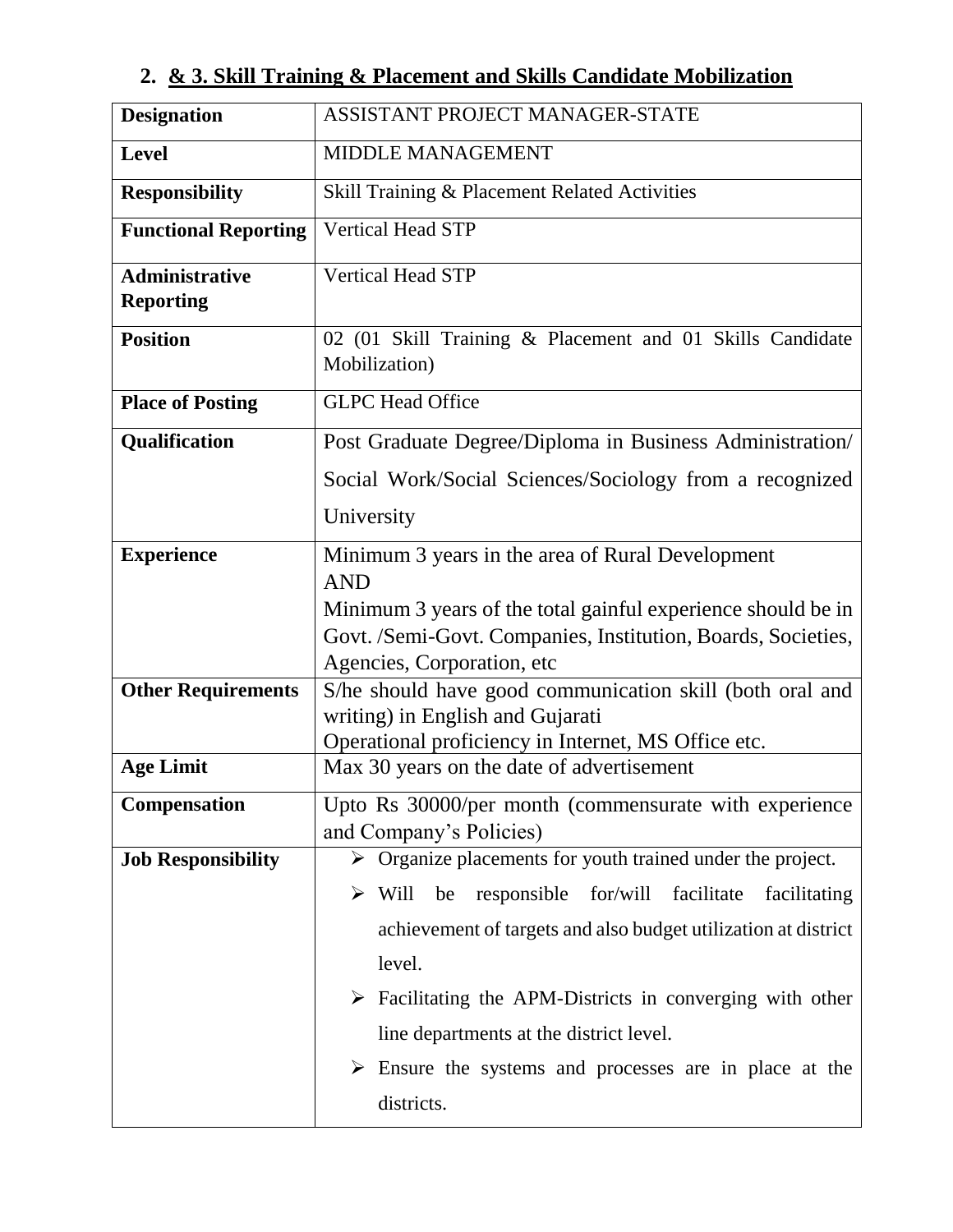|   | $\triangleright$ Preparation of files for administrative, financial approvals |
|---|-------------------------------------------------------------------------------|
|   | as per directions of GM.                                                      |
| ➤ | Assists SPM-Jobs in all official matters.                                     |
| ➤ | Facilitate roll out of assessment study of current state Skill                |
|   | Training & Placement                                                          |
|   | $\triangleright$ Roll Out Micro Plan process                                  |
|   | Develop innovative strategies to introduce activities for                     |
|   | <b>STP</b>                                                                    |
|   | $\triangleright$ Promote an enabling work environment to maximize intra       |
|   | thematic and cross thematic exchange of ideas, plans and                      |
|   | strategies for implementation                                                 |
|   | $\triangleright$ Document case studies of best practices, success stories     |
|   | Monitor the performance of District & Block Level STP                         |
|   | team                                                                          |
|   | $\triangleright$ Other tasks as and when assigned by Management               |
|   |                                                                               |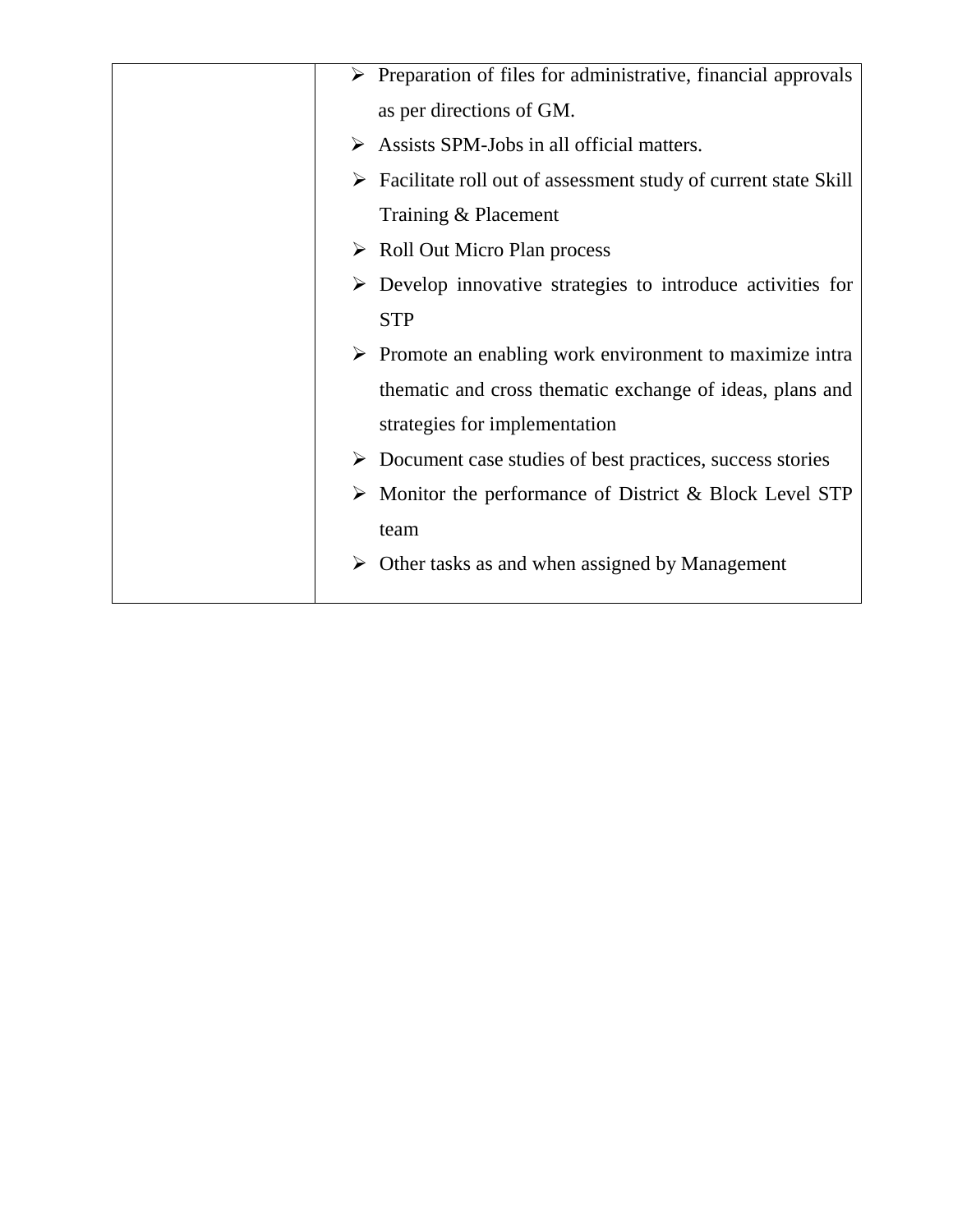## **4 & 5: Institutional Finance, Financial Inclusion**

| <b>Designation</b>                        | ASSISTANT PROJECT MANAGER-STATE                                                                                                                                                                                                                                                                                                                                                                                                                                                                                                                                                                                                      |
|-------------------------------------------|--------------------------------------------------------------------------------------------------------------------------------------------------------------------------------------------------------------------------------------------------------------------------------------------------------------------------------------------------------------------------------------------------------------------------------------------------------------------------------------------------------------------------------------------------------------------------------------------------------------------------------------|
| <b>Level</b>                              | <b>MIDDLE MANAGEMENT</b>                                                                                                                                                                                                                                                                                                                                                                                                                                                                                                                                                                                                             |
| <b>Responsibility</b>                     | Microfinance & Institutional Finance Related                                                                                                                                                                                                                                                                                                                                                                                                                                                                                                                                                                                         |
| <b>Functional Reporting</b>               | Vertical Head MF & IF                                                                                                                                                                                                                                                                                                                                                                                                                                                                                                                                                                                                                |
| <b>Administrative</b><br><b>Reporting</b> | Vertical Head MF & IF                                                                                                                                                                                                                                                                                                                                                                                                                                                                                                                                                                                                                |
| <b>Position</b>                           | 02 (01 for Institutional Finance, 01 for Financial Inclusion)                                                                                                                                                                                                                                                                                                                                                                                                                                                                                                                                                                        |
| <b>Place of Posting</b>                   | <b>GLPC Head Office</b>                                                                                                                                                                                                                                                                                                                                                                                                                                                                                                                                                                                                              |
| Qualification                             | MBA/PGDM/PGDBM- Finance or Banking & Finance from                                                                                                                                                                                                                                                                                                                                                                                                                                                                                                                                                                                    |
|                                           | a recognized University                                                                                                                                                                                                                                                                                                                                                                                                                                                                                                                                                                                                              |
| <b>Experience</b>                         | Min. 3 years in the SHG/Federations/SHG-Bank linkage                                                                                                                                                                                                                                                                                                                                                                                                                                                                                                                                                                                 |
|                                           | model related to community institution model<br><b>AND</b>                                                                                                                                                                                                                                                                                                                                                                                                                                                                                                                                                                           |
|                                           | Minimum 3 years of the total gainful experience should be in                                                                                                                                                                                                                                                                                                                                                                                                                                                                                                                                                                         |
|                                           | Govt./Semi-Govt. Companies, Institution, Boards, Societies,                                                                                                                                                                                                                                                                                                                                                                                                                                                                                                                                                                          |
|                                           | Agencies, Corporation, etc                                                                                                                                                                                                                                                                                                                                                                                                                                                                                                                                                                                                           |
| <b>Other Requirements</b>                 | S/he should have good communication skill (both oral and                                                                                                                                                                                                                                                                                                                                                                                                                                                                                                                                                                             |
|                                           | writing) in English and Gujarati.                                                                                                                                                                                                                                                                                                                                                                                                                                                                                                                                                                                                    |
|                                           | Operational proficiency in Internet, MS Office etc.                                                                                                                                                                                                                                                                                                                                                                                                                                                                                                                                                                                  |
| <b>Age Limit</b>                          | Max 30 years on the date of advertisement                                                                                                                                                                                                                                                                                                                                                                                                                                                                                                                                                                                            |
| Compensation                              | Upto Rs 30000/per month (commensurate with experience                                                                                                                                                                                                                                                                                                                                                                                                                                                                                                                                                                                |
|                                           | and Company's Policies)                                                                                                                                                                                                                                                                                                                                                                                                                                                                                                                                                                                                              |
| <b>Job Responsibility</b>                 | <b>Institutional Finance</b>                                                                                                                                                                                                                                                                                                                                                                                                                                                                                                                                                                                                         |
|                                           | $\triangleright$ Coordinating with stakeholders like other State Govt.<br>Departments, SLBC, NABARD, Sponsor Banks, RSETIs<br>and other stakeholders.<br>$\triangleright$ Develop network of and partnership with similar<br>Institutions and financial Institutions/donor agencies.<br>$\triangleright$ Build partnership and linkages with private sector, civil<br>society organizations, banks and other stakeholders as per<br>the requirement of the vertical.<br>$\triangleright$ Maintain files, noting, documentation and correspondence<br>and co-ordinate with various partner agencies<br>and<br>implementation agencies |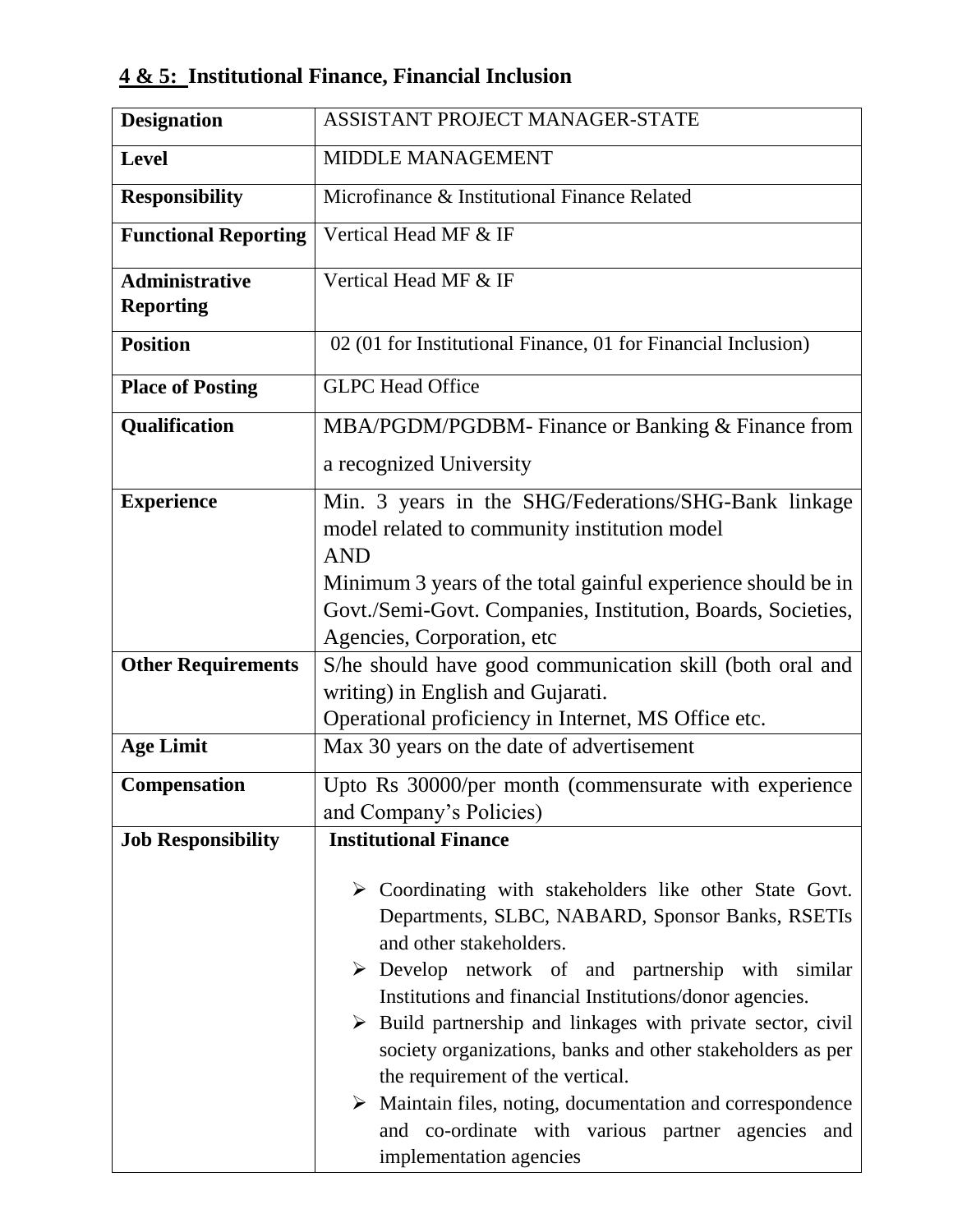| $\triangleright$ Help in finding new avenues for project promotion and<br>expansion.<br>$\triangleright$ Promote enabling work environment in-order to maximize<br>intra thematic and cross thematic exchange of ideas, co-<br>operation, plans and strategies for implementation<br>$\triangleright$ Perform any other task specially assigned by supervisory<br>authority, in addition to all the above.                                                                                                                                                                                                                                                                                                                                                                                                                                                                                                                                                                            |
|---------------------------------------------------------------------------------------------------------------------------------------------------------------------------------------------------------------------------------------------------------------------------------------------------------------------------------------------------------------------------------------------------------------------------------------------------------------------------------------------------------------------------------------------------------------------------------------------------------------------------------------------------------------------------------------------------------------------------------------------------------------------------------------------------------------------------------------------------------------------------------------------------------------------------------------------------------------------------------------|
| <b>Financial Inclusion</b>                                                                                                                                                                                                                                                                                                                                                                                                                                                                                                                                                                                                                                                                                                                                                                                                                                                                                                                                                            |
| Take leadership in designing and development of annual<br>work plans, perspective plans for the district under<br>Financial Inclusion component.<br>Develop innovative strategies to sensitize stakeholders in<br>spreading awareness on importance of Financial Inclusion<br>Liaison with Banks and other financial institutions at the<br>district level specifically with commercial banks for<br>fostering and pushing the SHG bank linkage program to<br>ensure greater financial inclusion.<br>Roll Out Micro Plan process for community institutions<br>Render technical assistance and advice the BMMU on<br>how to solve day to day implementation problems<br>specifically related to financial inclusion;<br>Guide project staff in improving the service delivery of<br>government insurance and pension related schemes to the<br>local community.<br>Promote enabling work environment in-order to maximise<br>intra thematic and cross thematic exchange of ideas, co- |
| operation, plans and strategies for implementation.<br>Report regularly in form of generating MPR's, TTP,<br>MTD's and other relevant reports. Any other task as<br>allocated by Project Manager (MF&FI)<br>Perform any other task specially assigned by supervisory<br>authority, in addition to all the above.                                                                                                                                                                                                                                                                                                                                                                                                                                                                                                                                                                                                                                                                      |